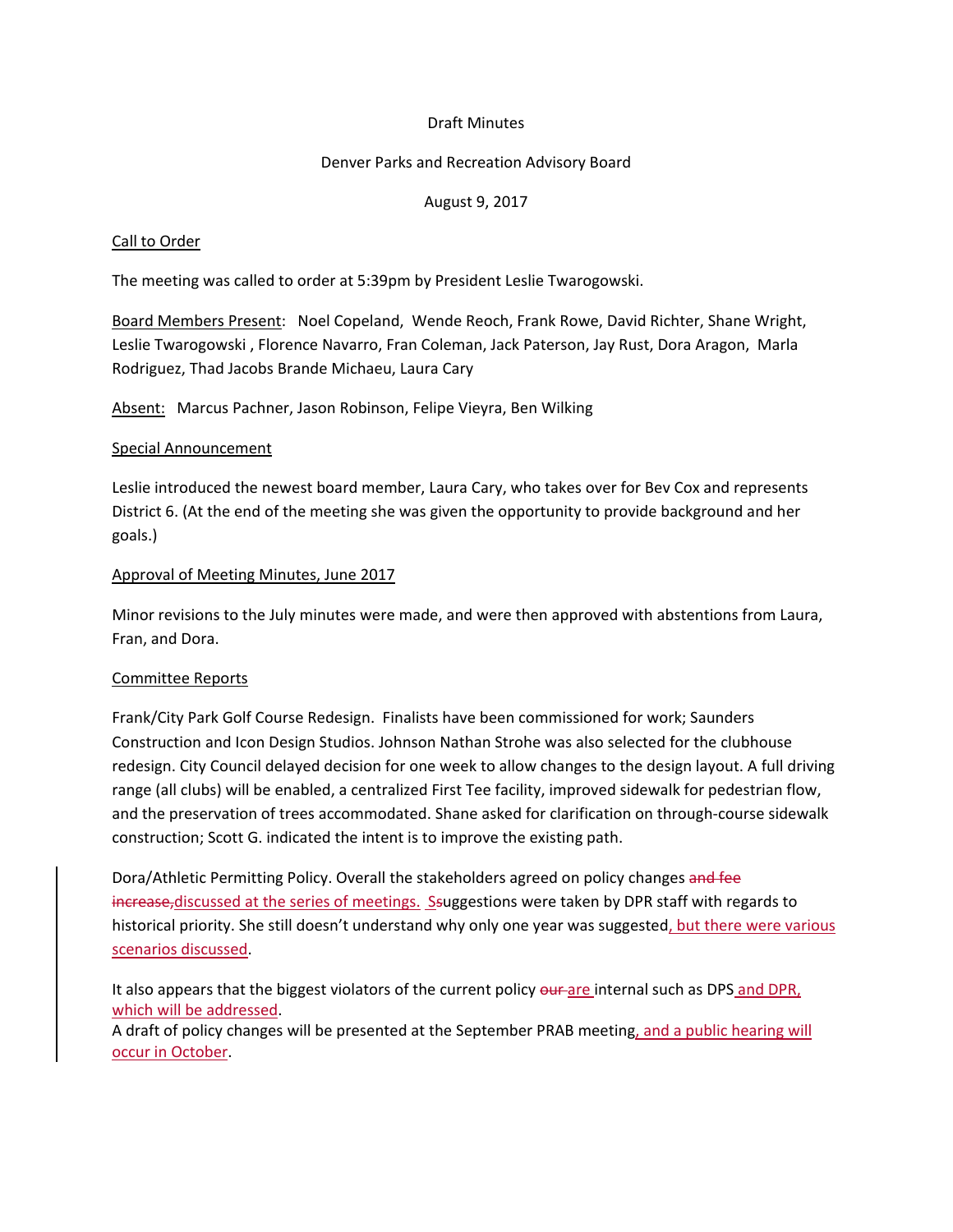Leslie/39th Ave. Greenway Project. She indicated both components of the project will be awarded under one contract.

David/Outdoor Downtown MP. The plan has beenwill go through LUTI committee but has been postponed several times from City Council review.in October.

David/Peds&Trails. About 6 community meetings are scheduled from late Aug through mid-Sept.

David/Overland Music Festival. City Council approved the contract several weeks ago. The promoter's next hurdles will be the approval of numerous plans with various city departments during the next 6 months. A small group on the Mayor's Community Committee will travel with city personnel to the Outside Lands Festival in San Francisco this weekend to observe firsthand how that festival responds and addresses community concerns in real time.

Florence/GAMEPLAN. Goals are being finalized tomorrow and then discussion will move into developing action items to implement goals.

Shane/Red Rocks. He described the current effort to connect JeffCo Open Space with Denver Mountain Parks and the participation of the Colorado Mountain Bikers Association.

Jay/Designations. The next Rround (11) of designations includes 9-12 parcels to be clarified. Scott provided a short overview of the whole process for new board members. Shane asked about details of several parcels.

Leslie/GO Bond. City Council approved the DPR additions, second reading is next Monday. Some worthy projects on earlier priority lists are still not funded; not too late to lobby your council person for those projects which are important to your district.

#### Public Comments None.

# Executive Directors Report (Scott Gilmore with Laura Morales)

The Levitt Pavilion opened on July 20<sup>th</sup> and about 30 free events are scheduled through the end of this season. The art piece dedication is soon. Ruby Hill roads need updating to accommodate the increased activities from the bike park, Levitt, and other rec installations at the top of the hill. Heron Pond Master Plan is moving forward. Heller Open Space and Northside Park will be affected only as the policy plan is developed. The steering committee met yesterday and a draft plan is due in November. Public survey results are available online.

Facility upgrades are underway at CCC Barracks 1 and HistoriCorps is expected to occupy the building in April 2018. Fran asked if those individuals who have contributed to piecing together the history of the Camp could be commemorated at Red Rocks. Paco Sanchez Phase One was dedicated on July 27<sup>th</sup> (Ph 2&3 are funded in the GO Bond proposal). Scott reiterated DPR effort to revitalize existing parks. He also cited the Globeville Rec Center repurposing as a "hub of the community" which will need an RFP to determine who can manage it going forward. The DPR video which was developed for Greater &